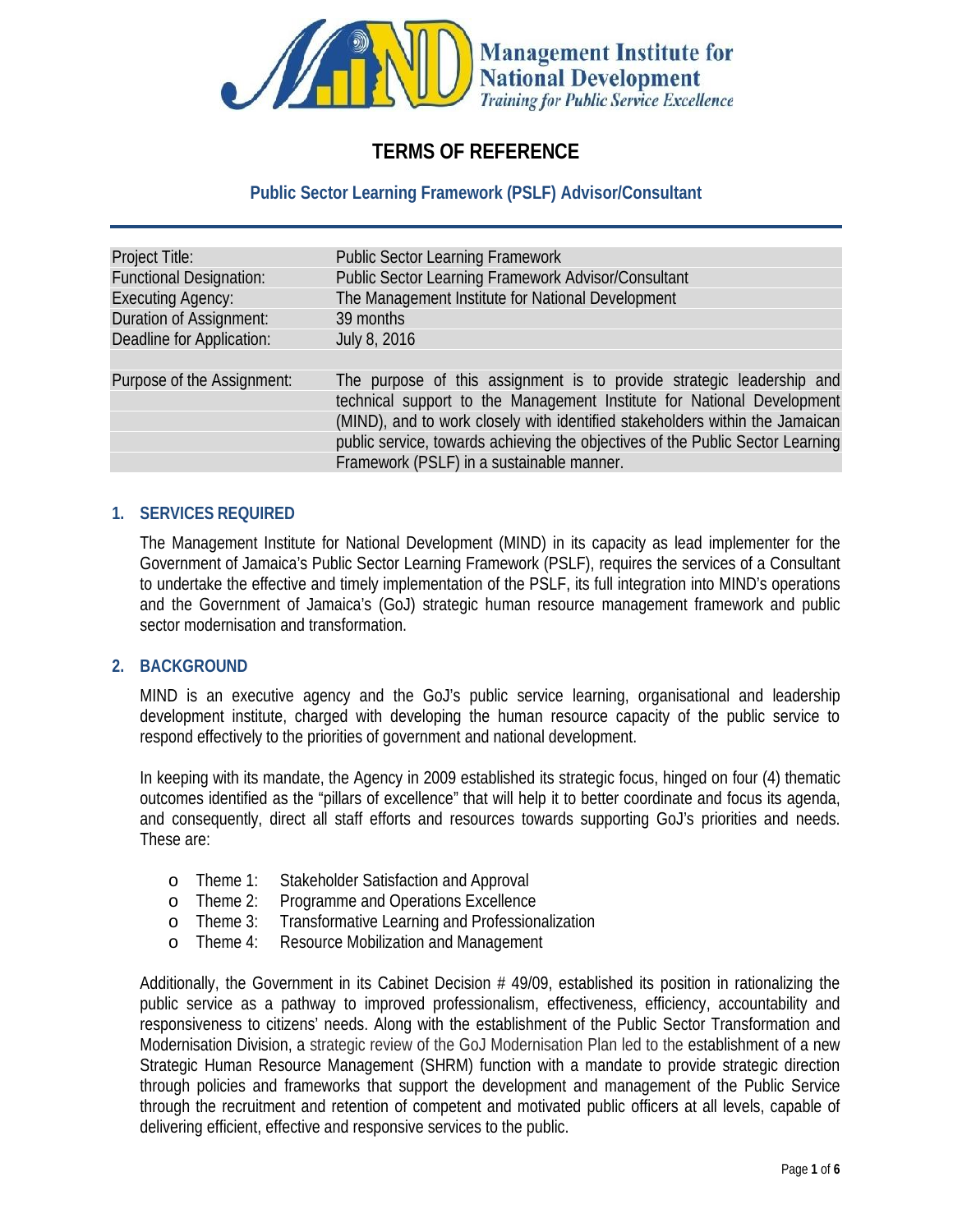It is against this background that a **Public Sector Learning Framework Policy** was established by MIND with the support of key public sector stakeholders<sup>1</sup>, and with the endorsement of the Cabinet Secretary.

The PSLF proposes a more systematic approach to whole-of-government human resource development, and serves as the GoJ's blueprint for building a culture of continuous learning and innovation within the public sector. It provides a coordinated approach to systematically map pathways towards building the required competencies and developing the necessary skill sets that will allow public officers to deliver the best value goods and services.

Along with its overarching objective to provide a coherent policy structure for human resource development within the sector, so as to enable economic development and societal wellbeing through the delivery of efficient citizen services, the PSLF also seeks to:

- 1. Provide a coherent policy for human resource development within the sector.
- 2. Stimulate, guide and promote the development of a public sector that is genuinely committed to lifelong learning.
- 3. Build a culture of innovation among public officers for better business outcomes.
- 4. Enhance the human resource capabilities needed to support the fulfilment of Vision 2030 Jamaica: National Development Plan (NDP).
- 5. Develop a responsive public service, able to quickly adjust to the changing needs of government.
- 6. Integrate learning and development across the public sector.
- 7. Provide clarity and coherence to the matrices of learning focus areas across the different job levels in the public sector.
- 8. Provide high quality, relevant and standardized training within the public service.
- 9. Facilitate access, mobility and progression in learning and professional development paths within the sector.
- 10. Develop a source of evaluating or assessing investment in and impact of human resource development within the sector.

The implementation of the PSLF is being led by MIND, supported by a PSLF Working Group, and governed by a PSLF Oversight Committee which is chaired by the Chief Executive Officer (CEO) of MIND.

### **3. SCOPE OF WORK**

Under the direct supervision of the CEO of MIND and Chair of the PSLF Oversight Committee, the Advisor/Consultant shall, in cooperation with other public sector stakeholders and officers of MIND where applicable, be accountable for the following:

- o Providing strategic and technical guidance to MIND, PSLF Working Group and the PSLF Oversight Committee on all matters pertaining to the smooth implementation of the PSLF across the public sector and in accordance with the Government of Jamaica's policies and procedures
- o Providing managerial expertise to ensure the full implementation of the PSLF, the achievement of its objectives and delivery of its outputs.
- o Undertaking the necessary preparation to enable the submission of the PSLF for Cabinet approval
- o Working along with the leadership of different functional areas within MIND, support the full integration of the PSLF into the Agency's operations.
- o Driving/guiding the development of policies across the sector and within stakeholder organisations to support the implementation of the PSLF.
- o Strengthening partnership and coordination with MIND and other stakeholders within the context of the Public Sector Learning Framework implementation

<sup>1</sup> Cabinet Office, Ministry of Finance and Public Service (MoFP), Office of the Services Commissions (OSC), Strategic Human Resource Management Division within the MoFP, Jamaica Civil Service Association, Planning Institute of Jamaica and the Public Sector Modernisation Division and the Public Sector Transformation Unit, which have been recently amalgamated to form the Public Sector Transformation and Modernisation Programme.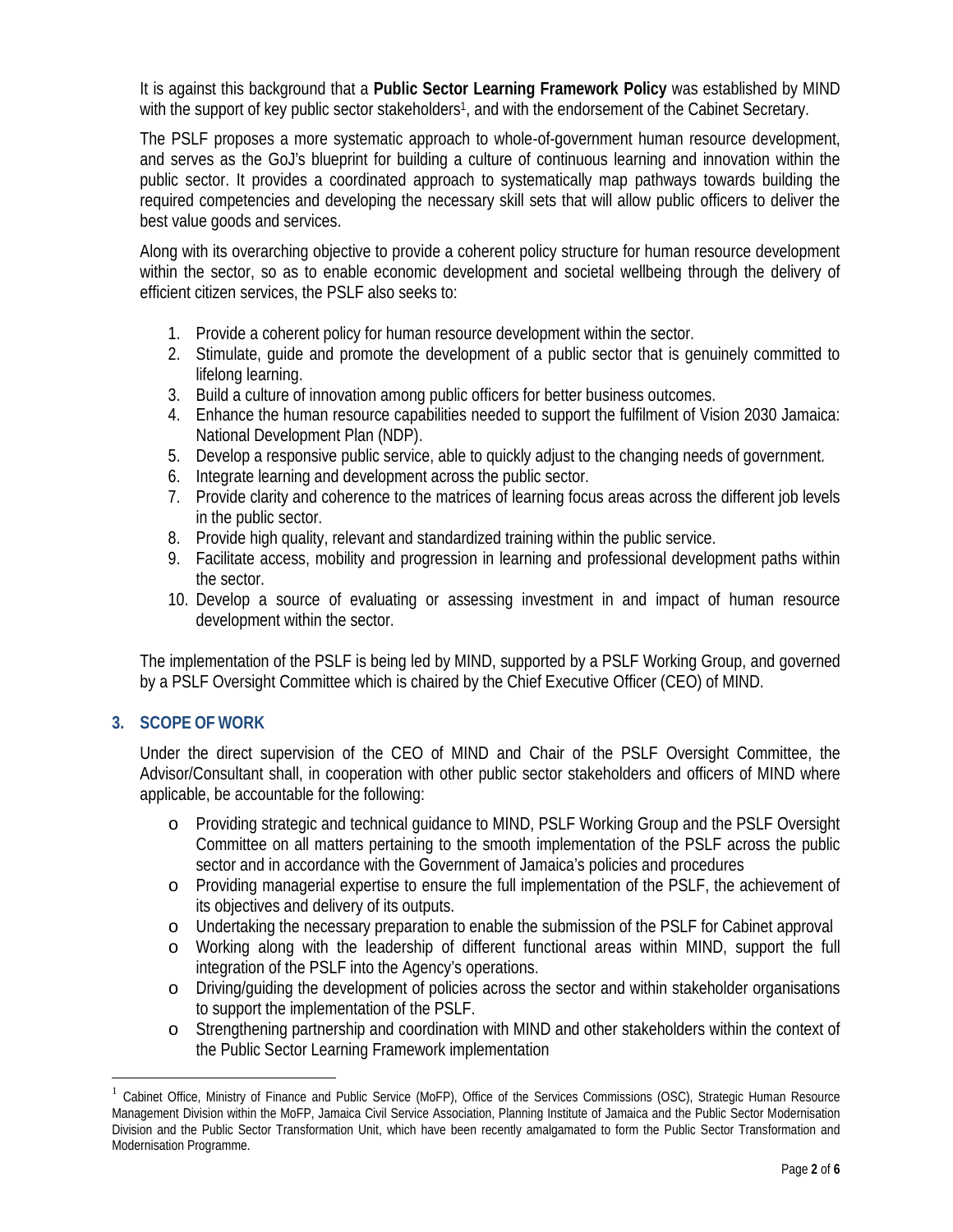- o Undertaking regular consultations with the MIND leadership team on the Project's progress and related issues, and provide timely updates as requested by the team
- o Developing a PSLF Implementation Plan and monitor the deliverables in keeping with the Plan.
- o Supporting MIND's CEO in the timely and comprehensive reporting on the PSLF to all stakeholders, inclusive of the Agency's internal management team.
- o Managing other technical consultants assigned to the Project including, in the first instance, the PSLF Competency Framework Consultant.
- o Ensuring the submission of the Competency Framework.
- o Undertaking a comprehensive whole of government learning needs analysis
- o Leading the design and development of a comprehensive GoJ Public Sector Orientation Programme
- o Leading the acquisition and implementation of an appropriate ICT infrastructure to support the PSLF

### 4. **KEY DELIVERABLES**

MIND requires that the following standards be adhered to in the submission of documents:

- a) Use language appropriate for a non-technical audience;
- b) Be comprehensive, properly formatted and well presented;
- c) Provide justifications
- d) A draft of all key deliverables is to be submitted and presented to the PSLF Working Group and approved prior to the final deliverable being submitted to the CEO and the PSLF Oversight Committee.
- e) All submissions must show evidence of consultation

The deliverables under this project are as specified in the table below and should be submitted in both hard copy and electronic format

|   | <b>KEY DELIVERABLES</b>         | STANDARDS FOR DELIVERY                                                                                                                                                                                                                                                                       |
|---|---------------------------------|----------------------------------------------------------------------------------------------------------------------------------------------------------------------------------------------------------------------------------------------------------------------------------------------|
|   | <b>Inception Report</b>         | The Report should indude:                                                                                                                                                                                                                                                                    |
|   |                                 | Work Plan and implementation schedule<br>a.<br>Methodology<br>b.<br>Key Roles and Responsibilities<br>C.<br>d. Approach to Monitoring and Evaluating the Project<br>Insights, Challenges and Recommendations<br>е.<br><b>Risk Management</b><br>f.<br>Preliminary research instruments<br>a. |
| 2 | <b>PSLF Implementation Plan</b> | The Plan should indude:                                                                                                                                                                                                                                                                      |
|   |                                 | Validated competencies needed for all functional and<br>a.<br>technical areas to perform functions or tasks successfully                                                                                                                                                                     |
|   |                                 | Descriptors for each requisite competency.<br>b.                                                                                                                                                                                                                                             |
|   |                                 | Competency indicators that are observable and definable<br>C.<br>actions and which show what performance should look<br>like.                                                                                                                                                                |
|   |                                 | A competency rating scale, which allows for determining<br>d.<br>the level at which an incumbent has a specific<br>competency in order to determine any gaps and possible                                                                                                                    |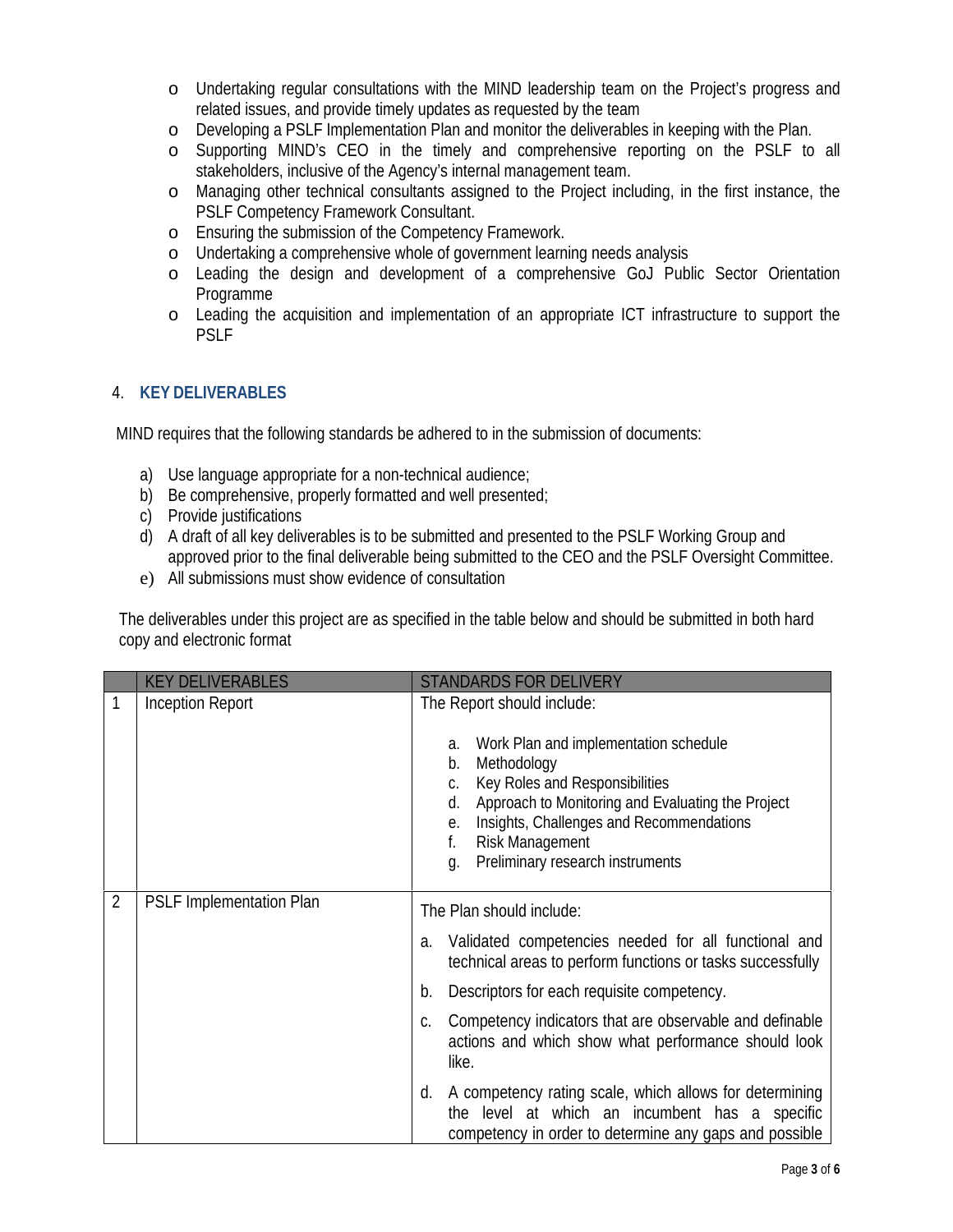|                |                                                                                                                                                                                                                                                                                                                                                                              | developmental needs for improvement in performance.                                                                  |
|----------------|------------------------------------------------------------------------------------------------------------------------------------------------------------------------------------------------------------------------------------------------------------------------------------------------------------------------------------------------------------------------------|----------------------------------------------------------------------------------------------------------------------|
| 3              | Support for the preparation of the<br>relevant Cabinet Submission                                                                                                                                                                                                                                                                                                            | Technical component of Cabinet Submission provided                                                                   |
| 4              | Written monthly status reports, and<br>other reports as may be required by the<br>MIND and the PSLF Oversight<br>Committee                                                                                                                                                                                                                                                   | Reports submitted in format agreed by MIND                                                                           |
| 5              | <b>Public Sector Competency Framework</b>                                                                                                                                                                                                                                                                                                                                    | Competency Framework in keeping with agreed schedule                                                                 |
| 6              | <b>Public Sector Orientation &amp; Re-</b><br>orientation Programmes                                                                                                                                                                                                                                                                                                         | Develop orientation programme for new entrants to the<br>service and re-orientation programme for existing employees |
| $\overline{7}$ | Comprehensive definition of<br>professional pathways across the<br>sector                                                                                                                                                                                                                                                                                                    | Definitions in keeping with best practices                                                                           |
|                | <b>Whole of Government Learning Needs</b><br>Analysis                                                                                                                                                                                                                                                                                                                        | Learning Needs Analysis Report in format agreed by MIND                                                              |
| 8              | Supporting PSLF human resource<br>management and development policies<br>related to the work of MIND, Strategic<br><b>HRM</b> and the Office of the Services<br>Commission in particular                                                                                                                                                                                     | Policies submitted in agreed format agreed by MIND                                                                   |
| 9              | Development of Terms of References<br>and other documentation that may be<br>necessary to inform the engagement of<br>other expertise to support the work to<br>be undertaken, such as the<br>assessment of ICT capacity to enable<br>the full implementation of the PSLF<br>across Government, and the<br>acquisition and implementation of such<br>systems where necessary | TORs in keeping with best practices                                                                                  |

### **5. QUALIFICATIONS**

The Advisor/Consultant will have the following qualifications:

- o A minimum of a Master's Degree in Organisational Development/Human Resource Management with an emphasis on Training and Development or other commensurate technical qualification
- o Public sector knowledge and experience (at least 10 yrs)
- o Project management experience of similar scope (at least 2 projects in past 5 years)
- o Knowledge of contract management including GoJ Procurement Guidelines
- o Strong leadership and management skills including ability to provide strategic guidance, technical oversight, mentor team members, build strong teams, develop work plans, and manage budgets and project expenditures
- o Influencing and negotiation skills
- o Experience in interacting with a range of local, regional and international partners
- o Proven written, analytical, presentation and reporting skills
- o Stakeholder engagement and management skills
- o Demonstrated capacity to plan, manage and report on complex projects to tight deadlines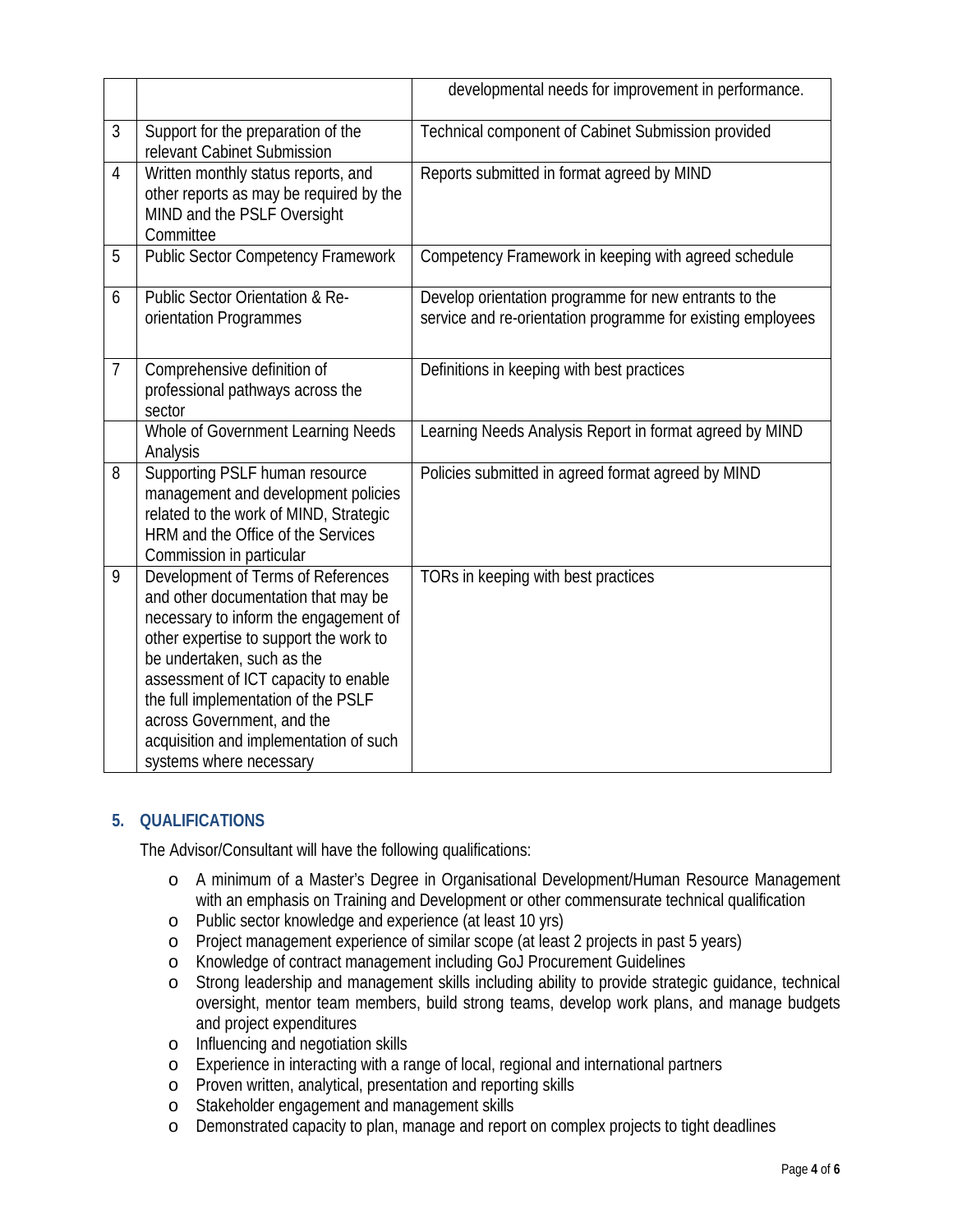o Well-developed interpersonal and communication skills and an ability to liaise with people from diverse socio/cultural backgrounds.

#### **6. APPROVAL OF DELIVERABLES**

Deliverables should initially be submitted to the PSLF Working Group for first level approval. All deliverables are considered approved when they are accepted by the CEO of MIND and signed-off by the PSLF Oversight Committee based on the defined and agreed performance standards for delivery.

#### **7. VARIATIONS**

All proposed changes to the work plan and deliverables must be discussed with the CEO, MIND and, where necessary, will be submitted for approval to the Steering Committee.

#### **8. PROJECT MANAGEMENT AND ACCOUNTABILITY**

In addition to the execution of work outlined under Section 3, the Consultant will also be required to submit reports on implementation progress.

The Consultant will report to the CEO of MIND who will act on the recommendation of PSLF Oversight Committee in approving all deliverables. The PSLF Working Group and PSLF Oversight Committee will have responsibility for the review of deliverables and quality control of the consultancy.

The Consultant will be required to submit status reports on the work plan with any proposed changes at one month intervals up until the end of the consultancy. The Consultant's Progress Reports will contain, inter alia, the following:

- a. Overall progress made in the assignment with reference to the TOR, with special reference to progress made in the month;
- b. Difficulties, if any, encountered in carrying out the assignment and proposed solutions;
- c. New areas and issues encountered and the proposed approach to dealing with them;
- d. An update of the Work Plan and proposed changes, if any;
- e. Proposed activities for the following month;
- f. All advice given within the period.

#### **9. KNOWLEDGE TRANSFER**

It is expected that the Consultant will involve the relevant project team and departmental staff in all phases of the assignment so as to secure 'buy-in' and knowledge of the methodologies used in the assessment.

#### **10. INTELLECTUAL PROPERTY**

All information gathered and works derived as a result of this consultancy are the sole property of the MIND. Therefore, the Consultant is prohibited from using any output and information gathered through this assignment for his or her personal use, without the expressed permission of the MIND.